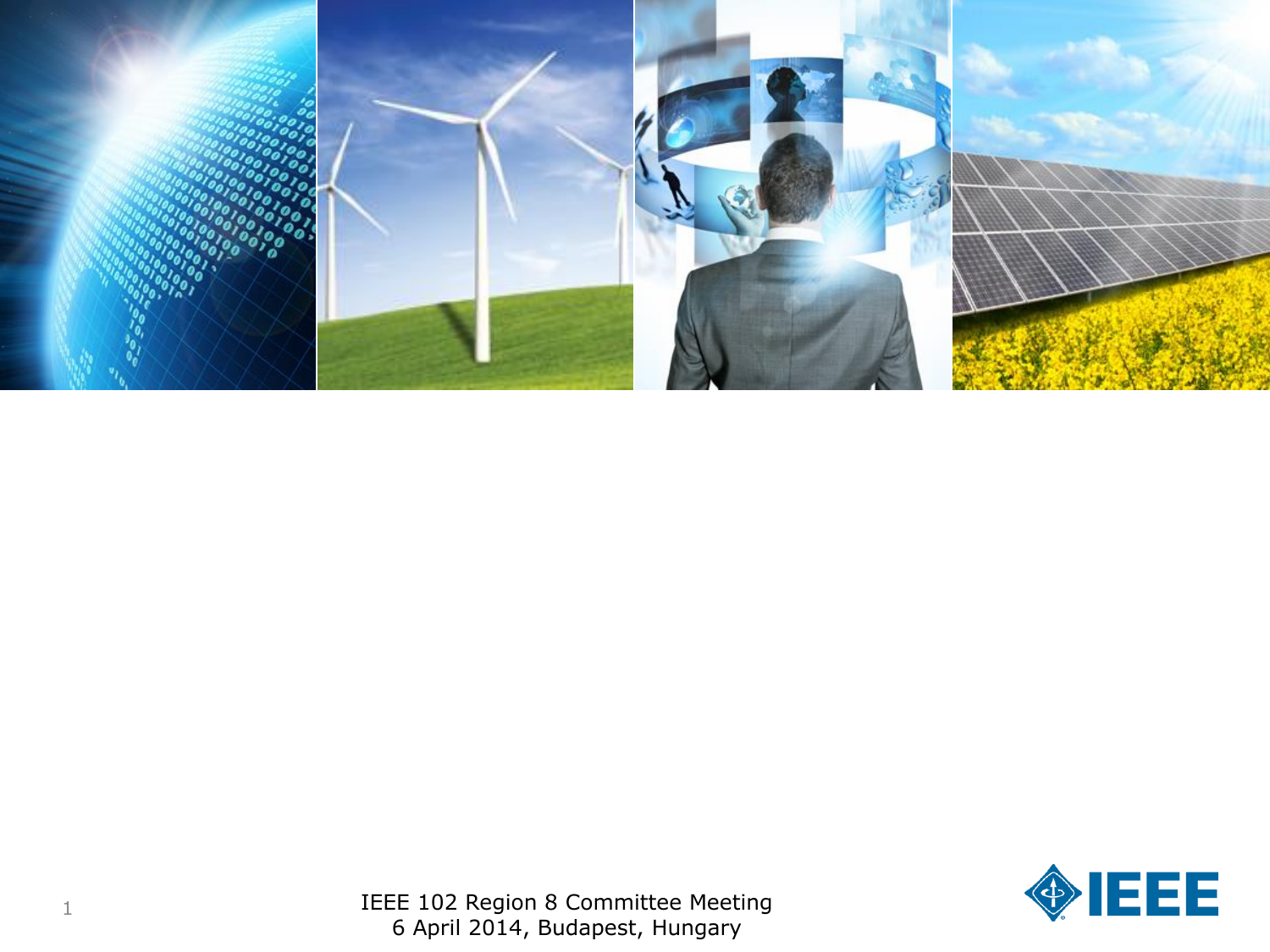# **Details of workshop**

#### organized as 3x3 event:

 $>3$  teams

- **≻3 coordinators/mentors**
- $\geq$ 3 parts (2x45 minuties + 1x15 minutes)

#### **20 ideas were generated**

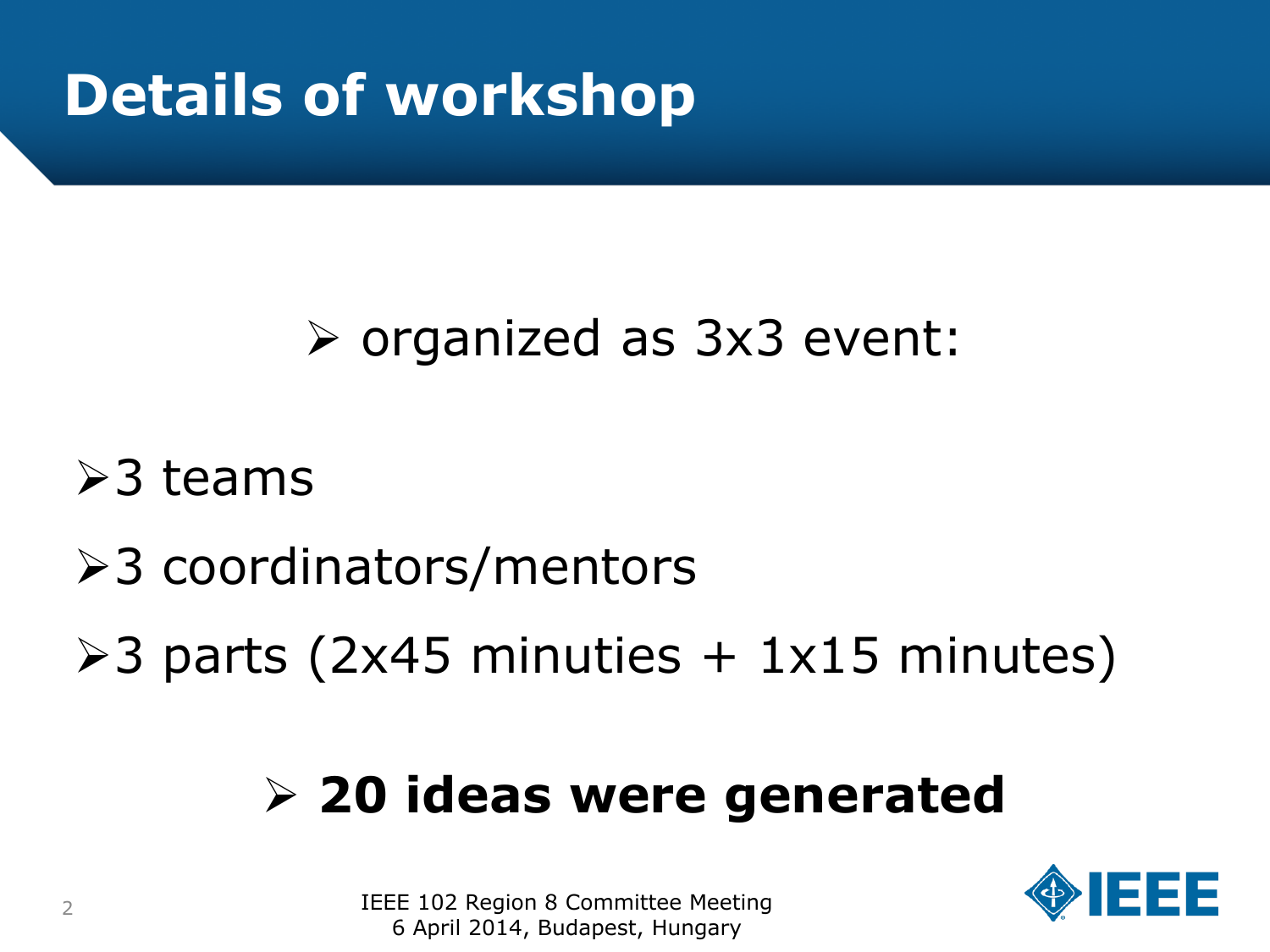#### **Success stories**

- $\triangleright$  Participation in major local events/contests
- $\triangleright$  Cooperation with local associations
- Technical co-sponsorship of conferences
- Technical programs on local media together with industries and students
- Co-sponsoring of young engineers, e.g. travel grants, free memberships

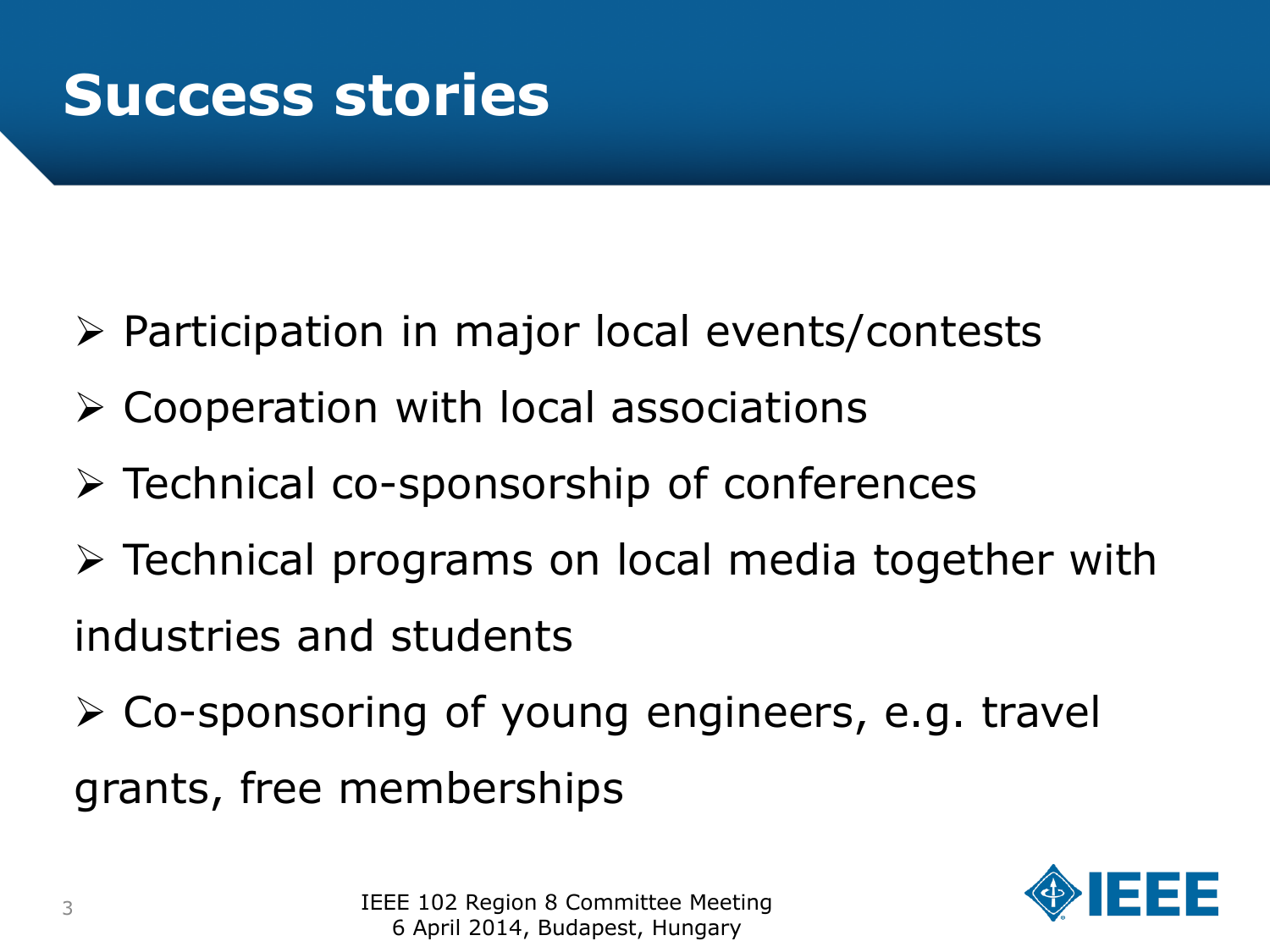#### **Success stories**

- $\triangleright$  Student papers contest, students conferences
- $\triangleright$  Direct contacts with top-management/industry
- Governmental support
- $\triangleright$  Invited speakers for hot topics
- IEEE Milestone events
- $\triangleright$  Campaigns in the social networks
	- and many more ………….

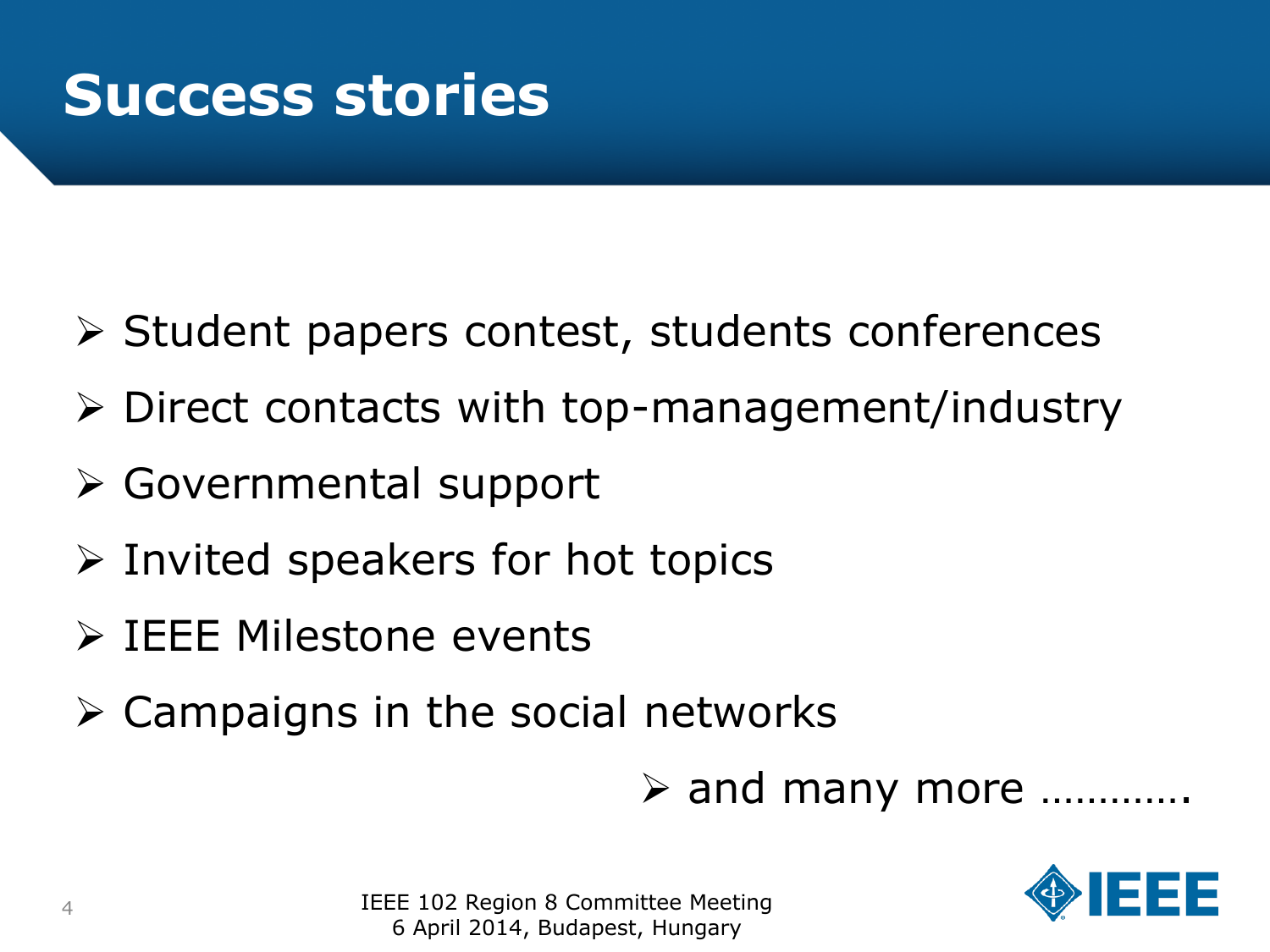- $\triangleright$  Educate the general society/ promote engineering in public/media/journal
- $\triangleright$  Provide (actively inform about) a list of experts based on enquires.
- $\triangleright$  Impact/advocating
- ▶ Hot topics/Organize lectures in collaboration with other institutions

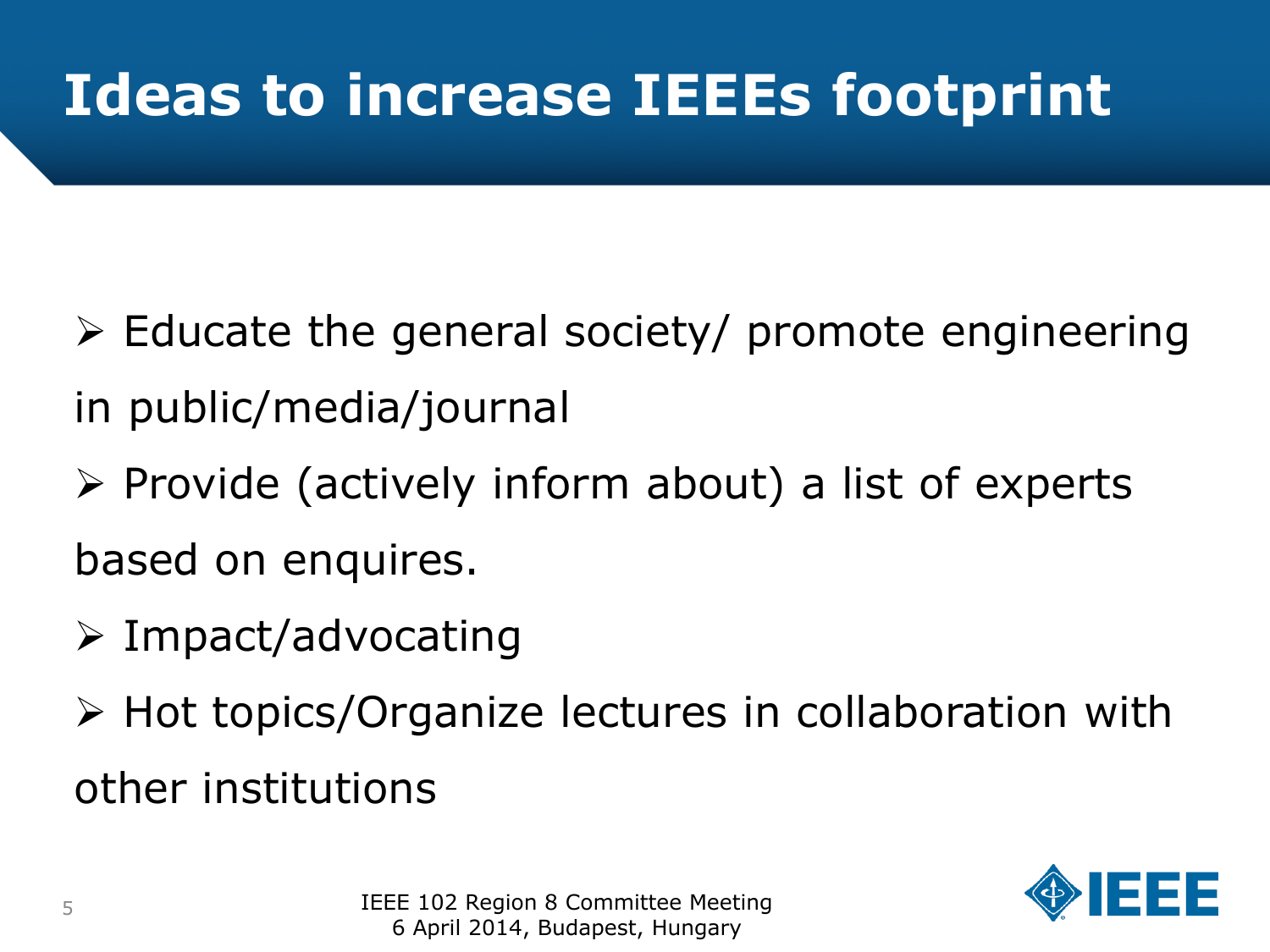- $\triangleright$  Sourcing of skills, communication, engage IEEE with industry/ to provide global vision/future.
- $\triangleright$  Inspiring/encouraging engineering for students at schools/high schools.
- $\triangleright$  Team up with PR/IEEE provides support about the media (communication professional body supporting sections)

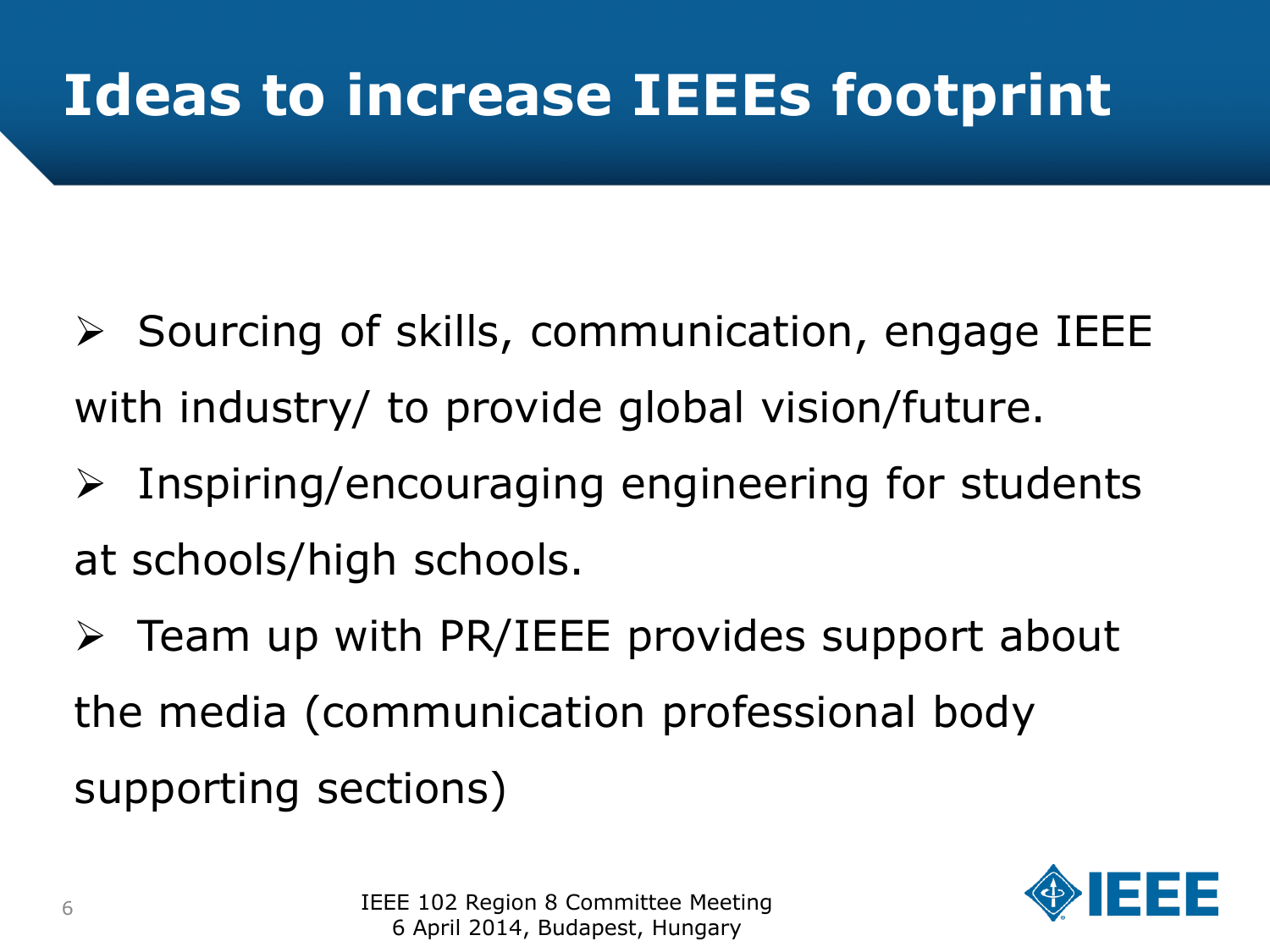- Uses Local languages for relevant services /products; translate "IEEE" to all IEEE languages
- $\triangleright$  Organize student contest to win free
- membership/travel grants etc.
- Use WIN-WIN strategy working with local sister organizations
- IEEE help (with accreditation) on MOOCs

(Massive Open Online Courses)

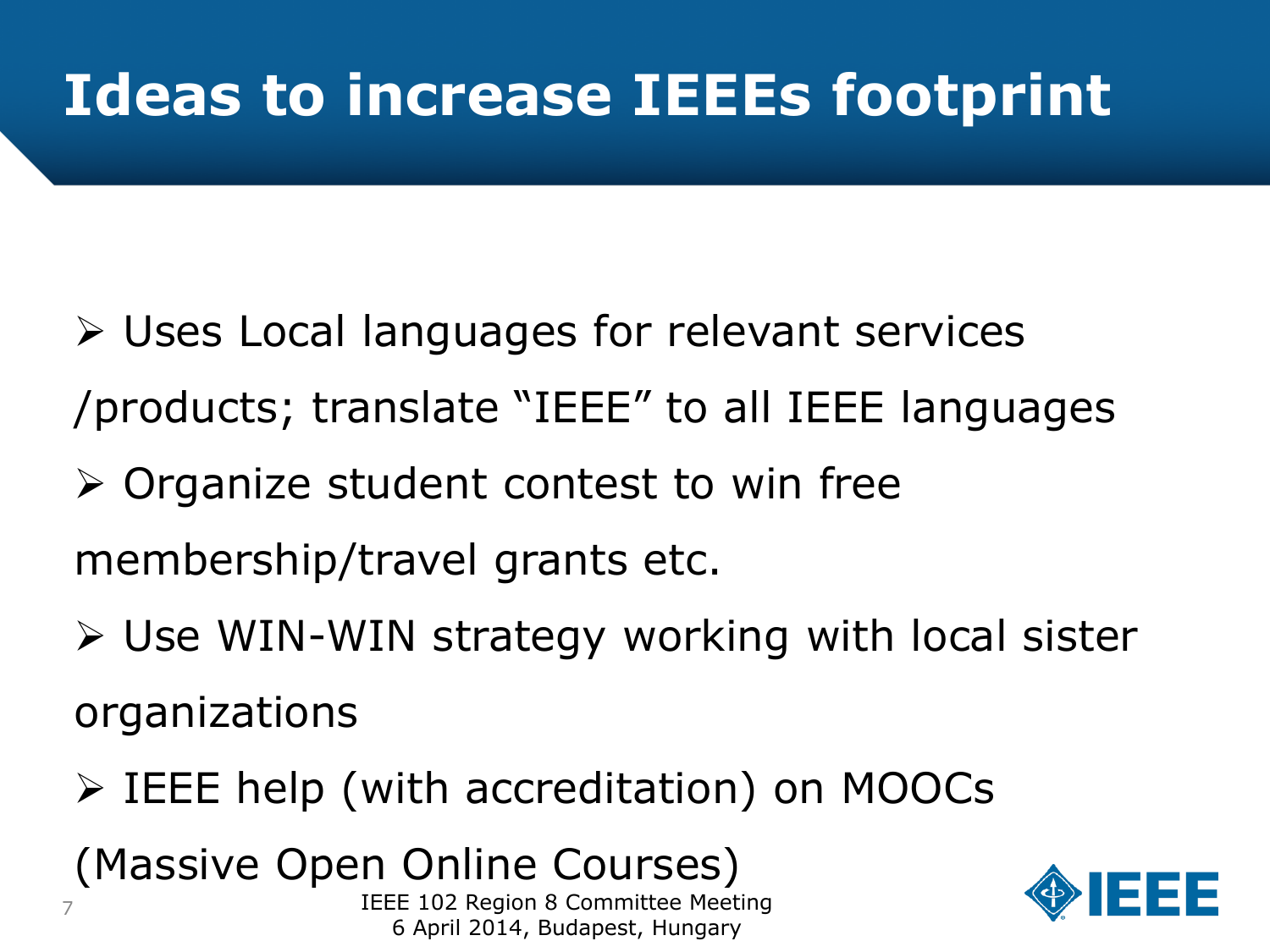- $\triangleright$  Provide local media with technical expertise in IEEE areas
- Use industrial/governmental power to promote IEEE events
- $\triangleright$  Student branches to work with pre-university students
- $\triangleright$  Use digital power think virtually

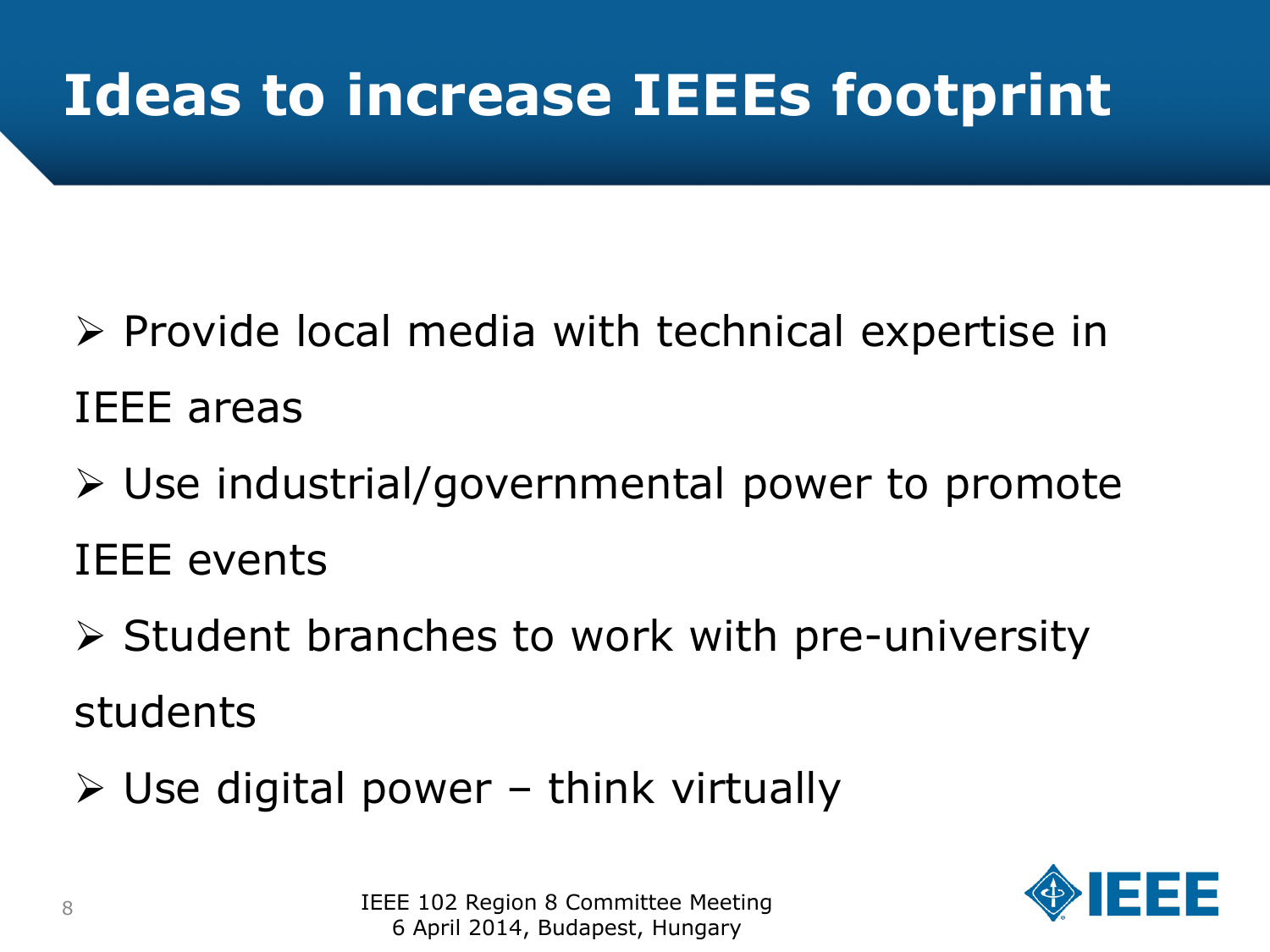- Organize local award ceremonies
- $\triangleright$  Distribute news about local events globally, not to be self-centered
- $\triangleright$  In all cases know your target group (engineering community, general public, industry, pre-university students) and address them directly
- $\triangleright$  Organize public visibility training for volunteers

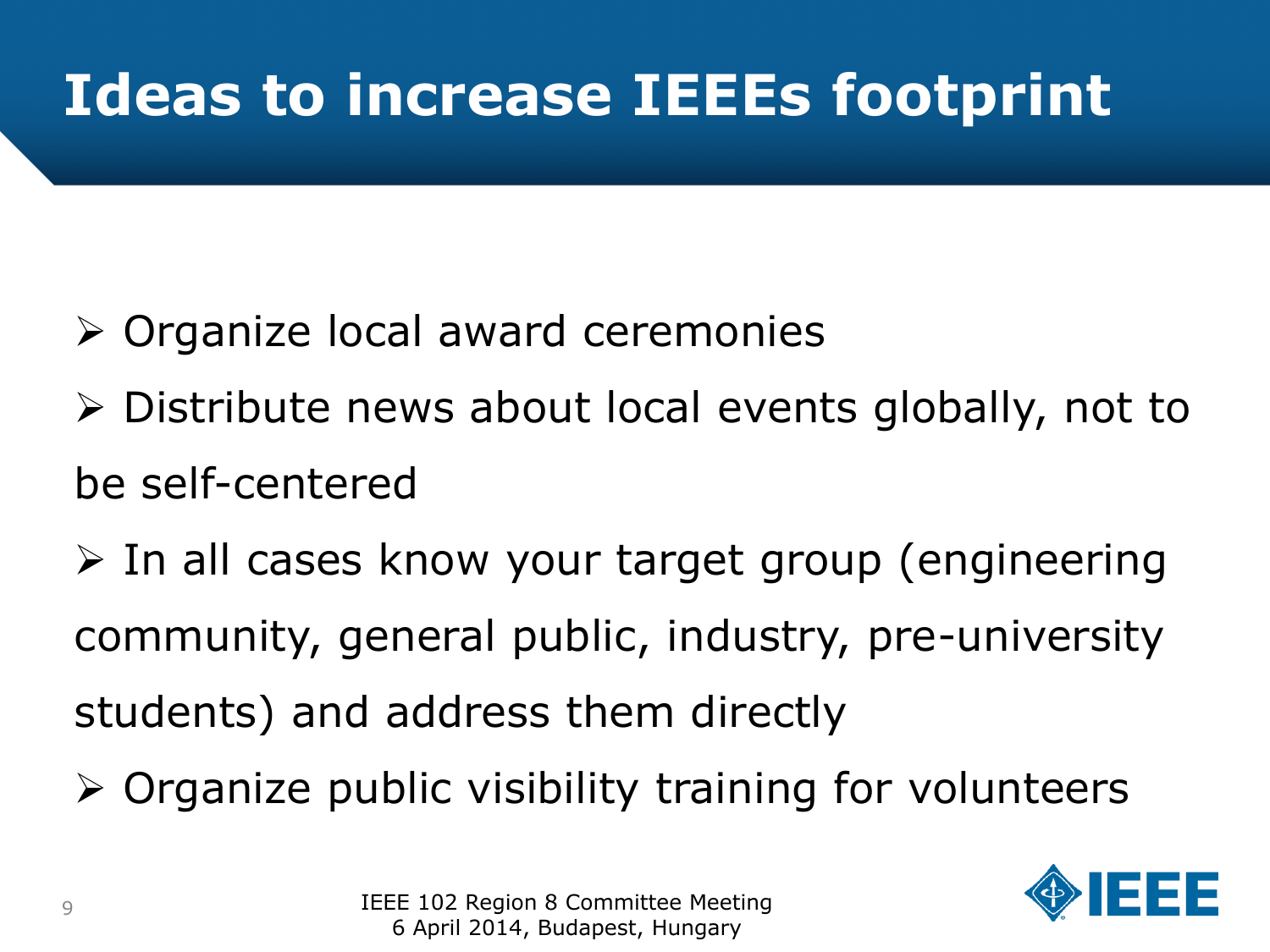# $\triangleright$  Add a note of humor in campaigns, news, making them more memorable.